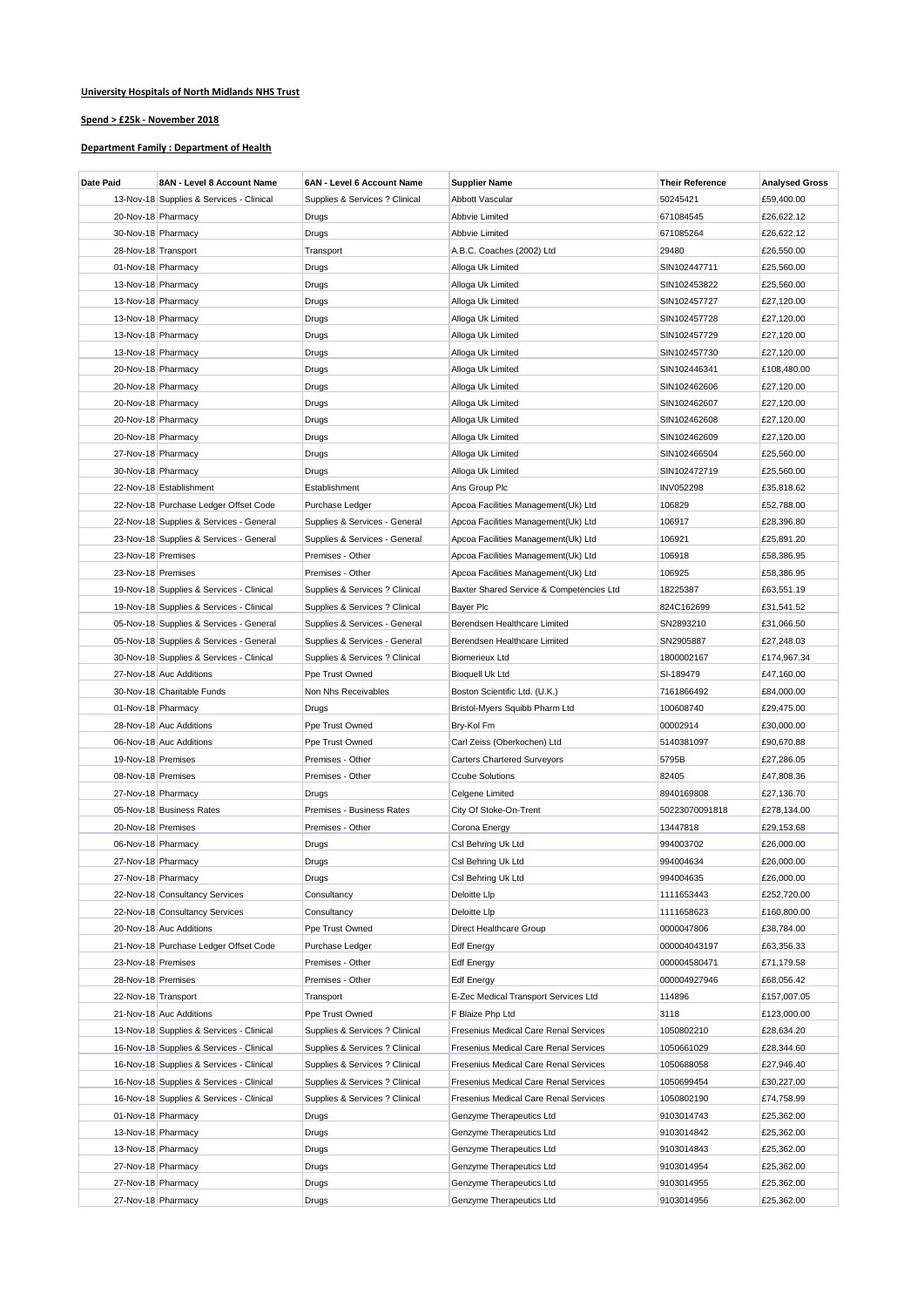| 27-Nov-18 Pharmacy                            | Drugs                               | Genzyme Therapeutics Ltd               | 9103015004                | £25,362.00                |
|-----------------------------------------------|-------------------------------------|----------------------------------------|---------------------------|---------------------------|
| 27-Nov-18 Pharmacy                            | Drugs                               | Genzyme Therapeutics Ltd               | 9103015005                | £42,270.00                |
| 30-Nov-18 Pharmacy                            | Drugs                               | Genzyme Therapeutics Ltd               | 9103015045                | £25,362.00                |
| 20-Nov-18 Pharmacy                            | Drugs                               | Grifols Uk Ltd                         | 5816019804                | £31,070.00                |
| 21-Nov-18 Supplies & Services - General       | Supplies & Services - General       | Guardian Surgical (Div Of Berendsenuk) | SN2952372                 | £25,908.98                |
| 23-Nov-18 Pharmacy                            | Drugs                               | Healthcare At Home Ltd                 | OP/7360776                | £30,240.00                |
|                                               | Premises - Other                    | Healthcare Support (North Staffs) Ltd  |                           |                           |
| 28-Nov-18 Premises                            |                                     |                                        | SIN000057                 | £322,813.27               |
| 28-Nov-18 Premises                            | Premises - Other                    | Healthcare Support (North Staffs) Ltd  | SIN000060                 | £6,182,981.16             |
| 13-Nov-18 Auc Additions                       | Ppe Trust Owned                     | Heidelberg Engineering Ltd             | HE13869                   | £31,886.96                |
| 12-Nov-18 Vat Paid To Hmrc                    | Non Nhs Receivables                 | Hmrc                                   | 654932808                 | £41,611.00                |
| 20-Nov-18 Employee'S Nic                      | <b>Payroll Deductions</b>           | Hmrc Employer Payments                 | 1907-MNTH7 18/            | £2,188,726.53             |
| 20-Nov-18 Employer'S Nic                      | <b>Payroll Deductions</b>           | Hmrc Employer Payments                 | 1907-MNTH7 18/            | £3,108,222.53             |
| 20-Nov-18 Paye                                | <b>Payroll Deductions</b>           | Hmrc Employer Payments                 | 1907-MONTH718             | £4,677,556.64             |
| 06-Nov-18 Supplies & Services - Clinical      | Supplies & Services ? Clinical      | Intuitive Surgical Ltd                 | 741072                    | £168,000.00               |
| 13-Nov-18 Pharmacy                            | Drugs                               | Janssen-Cilag Ltd                      | 930464810                 | £30,240.00                |
| 20-Nov-18 Auc Additions                       | Ppe Trust Owned                     | Karl Storz Endoscopy (Uk) Ltd          | 6020009110                | £34,728.41                |
| 05-Nov-18 Supplies & Services - General       | Supplies & Services - General       | Kpmg Llp                               | 5501725089                | £35,940.84                |
| 14-Nov-18 Drugs Costs                         | <b>Drugs Costs</b>                  | Lloyds Retail Chemists Ltd             | 0000073980                | £885,735.47               |
| 28-Nov-18 Drugs Costs                         | <b>Drugs Costs</b>                  | Lloyds Retail Chemists Ltd             | 0000075448                | £1.066.026.68             |
| 30-Nov-18 Drugs Costs                         | <b>Drugs Costs</b>                  | Lloyds Retail Chemists Ltd             | 0000076285                | £860,007.34               |
|                                               |                                     | Medacs Healthcare Services Plc         |                           | £50,920.30                |
| 29-Nov-18 A - Qualified Nursing               | A - Non Medical Clinical Staff      |                                        | 604-1177381               |                           |
| 02-Nov-18 Purchase Healthcare Non-Nhs         | Purchase Healthcare Non-Nhs         | Medica Reporting Ltd                   | 12305                     | £35,220.00                |
| 06-Nov-18 Supplies & Services - Clinical      | Supplies & Services ? Clinical      | Medtronic Ltd                          | 1099168284                | £39,600.00                |
| 12-Nov-18 Supplies & Services - Clinical      | Supplies & Services ? Clinical      | Medtronic Ltd                          | 1099054395                | £468,462.00               |
| 06-Nov-18 Supplies & Services - Clinical      | Supplies & Services ? Clinical      | Medtronic Ltd                          | 1099161015                | £125,400.00               |
| 21-Nov-18 Purchase Ledger Offset Code         | Purchase Ledger                     | Ministry Of Defence                    | 7480789                   | £37,232.25                |
| 21-Nov-18 Purchase Ledger Offset Code         | Purchase Ledger                     | Ministry Of Defence                    | 7481502                   | £28,239.21                |
| 21-Nov-18 Purchase Ledger Offset Code         | Purchase Ledger                     | Ministry Of Defence                    | 7550104                   | £70,199.00                |
| 21-Nov-18 Purchase Ledger Offset Code         | Purchase Ledger                     | Ministry Of Defence                    | 7550523                   | £53,221.00                |
| 21-Nov-18 Purchase Ledger Offset Code         | Purchase Ledger                     | Ministry Of Defence                    | 7550525                   | £32,020.00                |
| 21-Nov-18 Purchase Ledger Offset Code         | Purchase Ledger                     | Ministry Of Defence                    | 7550526                   | £61,401.00                |
| 21-Nov-18 Purchase Ledger Offset Code         | Purchase Ledger                     | Ministry Of Defence                    | 7550527                   | £43,805.00                |
| 21-Nov-18 Purchase Ledger Offset Code         | Purchase Ledger                     | Ministry Of Defence                    | 7550528                   | £38,023.00                |
| 21-Nov-18 Purchase Ledger Offset Code         | Purchase Ledger                     | Ministry Of Defence                    | 7550556                   | £51,681.00                |
|                                               |                                     |                                        |                           |                           |
|                                               |                                     |                                        |                           |                           |
| 21-Nov-18 Purchase Ledger Offset Code         | Purchase Ledger                     | Ministry Of Defence                    | 7550557                   | £49,643.00                |
| 21-Nov-18 Purchase Ledger Offset Code         | Purchase Ledger                     | Ministry Of Defence                    | 7550747                   | £25,003.00                |
| 29-Nov-18 S - Consultant                      | S - Medical And Dental              | Ministry Of Defence                    | 7552632                   | £106,356.00               |
| 01-Nov-18 Pharmacy                            | Drugs                               | Mylan                                  | 661057193                 | £27,847.68                |
| 09-Nov-18 Drugs Costs                         | <b>Drugs Costs</b>                  | National Blood Service (Reagents Unit) | 874701                    | £33,401.71                |
| 09-Nov-18 Drugs Costs                         | <b>Drugs Costs</b>                  | National Blood Service (Reagents Unit) | 874702                    | £233,336.06               |
| 02-Nov-18 Consolidated Invoices               | <b>Consolidated Invoices</b>        | Nhs Business Service Authority         | 1000056958                | £25,269.70                |
| 05-Nov-18 Auc Additions                       | Ppe Trust Owned                     | Nhs Supply Chain (Capital Inv 905'S)   | 9059001651                | £59,870.00                |
| 14-Nov-18 Auc Additions                       | Ppe Trust Owned                     | Nhs Supply Chain (Capital Inv 905'S)   | 9059001802                | £89,971.20                |
| 14-Nov-18 Auc Additions                       | Ppe Trust Owned                     | Nhs Supply Chain (Capital Inv 905'S)   | 9059001883                | £79,237.30                |
| 07-Nov-18 Other Trade Payables                | Other Trade Payables                |                                        |                           |                           |
|                                               | Other Trade Payables                | Nhs Supply Chain (Stock Inv 101'S)     | 1019125388                | £262,561.97               |
| 16-Nov-18 Other Trade Payables                |                                     | Nhs Supply Chain (Stock Inv 101'S)     | 1019145130                | £284,478.47               |
| 20-Nov-18 Other Trade Payables                | Other Trade Payables                | Nhs Supply Chain (Stock Inv 101'S)     | 1019150811                | £248,501.30               |
| 28-Nov-18 Other Trade Payables                | Other Trade Payables                | Nhs Supply Chain (Stock Inv 101'S)     | 1019140276                | £266,310.18               |
| 26-Nov-18 Services From Other Nhs Bodies      | Purchase Healthcare Nhs Bodies      | North Staffs Combined Trust            | 0000050240                | £38,021.00                |
| 13-Nov-18 Pharmacy                            | Drugs                               | Novartis Pharmaceuticals Uk Ltd        | 92047654                  | £26,154.26                |
| 28-Nov-18 Establishment                       | Establishment                       | Pitney Bowes Purchase Power            | BF934781                  | £53,174.71                |
| 14-Nov-18 Auc Additions                       | Ppe Trust Owned                     | Portakabin Ltd                         | 915063923                 | £1,767,009.43             |
| 14-Nov-18 Supplies & Services - General       | Supplies & Services - General       | Portakabin Ltd                         | 915063925                 | £128,508.21               |
| 08-Nov-18 Tempre Commission                   | <b>Tempre Commission</b>            | Price Waterhouse Coopers               | 1354943497                | £58,808.14                |
| 06-Nov-18 Pharmacy                            | Drugs                               | Qualasept Ltd T/A Bath Asu             | PSI-0228210               | £57,335.40                |
| 20-Nov-18 Pharmacy                            | Drugs                               | Qualasept Ltd T/A Bath Asu             | PSI-0231413               | £72,264.00                |
| 27-Nov-18 Pharmacy                            | Drugs                               | Qualasept Ltd T/A Bath Asu             | PSI-0208460               | £25,142.83                |
| 30-Nov-18 Pharmacy                            | Drugs                               | Qualasept Ltd T/A Bath Asu             | PSI-0234201               | £30,710.40                |
| 06-Nov-18 Pharmacy                            | Drugs                               | Roche Products Ltd                     | 1322052153                | £27,565.84                |
|                                               |                                     |                                        |                           |                           |
| 06-Nov-18 Pharmacy                            | Drugs                               | Roche Products Ltd                     | 1322052450                | £28,834.91                |
| 20-Nov-18 Pharmacy                            | Drugs                               | Roche Products Ltd                     | 1322054340                | £27,368.92                |
| 27-Nov-18 Pharmacy                            | Drugs                               | Roche Products Ltd                     | 1322056545                | £26,207.62                |
| 30-Nov-18 Pharmacy                            | Drugs                               | Roche Products Ltd                     | 1322056841                | £26,023.76                |
| 28-Nov-18 Premises                            | Premises - Other                    | Salford Royal Nhs Ft                   | S0008200                  | £88,134.74                |
| 02-Nov-18 Services From Foundation Trust      | Purchase Healthcare Nhs Bodies      | Salford Royal Nhs Ft                   | S0018002                  | £45,523.00                |
| 20-Nov-18 Auc Additions<br>21-Nov-18 Premises | Ppe Trust Owned<br>Premises - Other | Scc<br>Scc                             | OP/ M506254<br>OP/M488023 | £108,000.00<br>£34,616.65 |